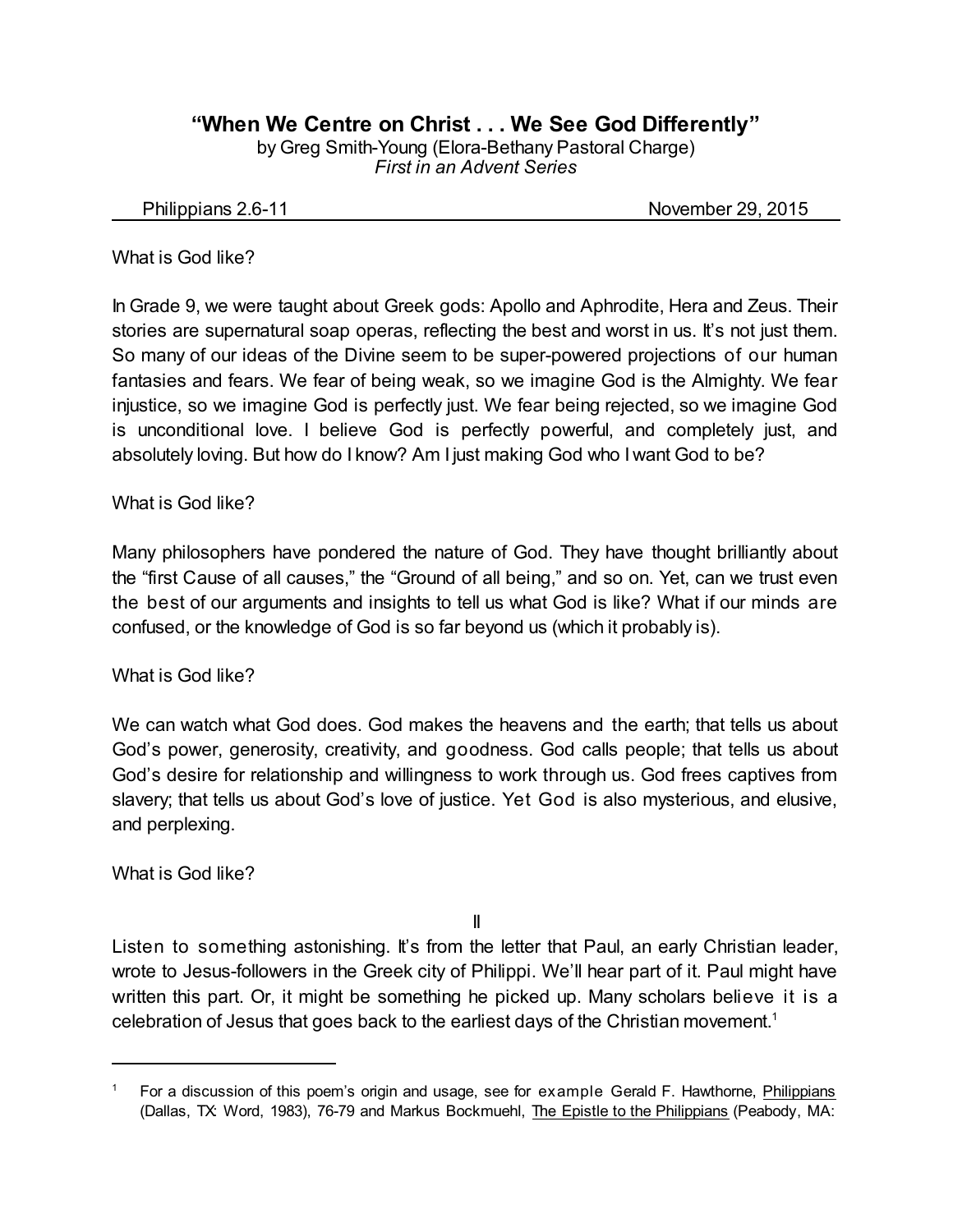| Christ Jesus, though he was in the form of God,<br>did not consider being equal with God something to exploit. |                                                    |
|----------------------------------------------------------------------------------------------------------------|----------------------------------------------------|
| But he emptied himself                                                                                         |                                                    |
| by taking the form of a slave                                                                                  |                                                    |
| and by becoming like human beings.                                                                             |                                                    |
| When he found himself in the form of a human,                                                                  |                                                    |
| he humbled himself by becoming obedient to the point of death,                                                 |                                                    |
| even death on a cross.                                                                                         |                                                    |
| Therefore, God highly honored him                                                                              |                                                    |
| and gave him a name above all names,                                                                           |                                                    |
| so that at the name of Jesus                                                                                   |                                                    |
| everyone in heaven, on earth, and under the earth might bow                                                    |                                                    |
| and every tongue confess that                                                                                  |                                                    |
| Jesus Christ is Lord, to the glory of God the Father.                                                          |                                                    |
|                                                                                                                | Philippians 2.6-11<br>(Common English Bible, alt.) |
|                                                                                                                |                                                    |

### Astounding!

Jesus says to someone, *"Your sins are forgiven."* Those who are watching, they know their theology. I can forgive you for whatever sins you commit against me, but no one has the authority to forgive anyone for all their sins. No one, except God. Jesus announces, *"Your sins are forgiven"* and the man is healed.<sup>2</sup>

Jesus and his friends are stuck in a storm at sea. He orders the winds and the waves to be silent. Those folks in the boat, they know that only the Creator of the weather can command the weather. Jesus says, *"Silence!"* and the storm ceases.<sup>3</sup>

Jesus comes to the house. The daughter inside is dead, and the crowd outside is grieving hard. He goes in and kneels beside the corpse. He says, *"Child, rise."* Someone snickers. They all know she is dead. Only the Master of life can break death's power. Jesus says, *"Child, rise!"* and she gets up.<sup>4</sup>

People experience this sort of thing, over and over. Jesus is doing what only God can do.

Hendrickson, 1998), 116-120.

<sup>&</sup>lt;sup>2</sup> Mark 2.1-12.

Matthew 8.23-27.

<sup>4</sup> Luke 8.41-56.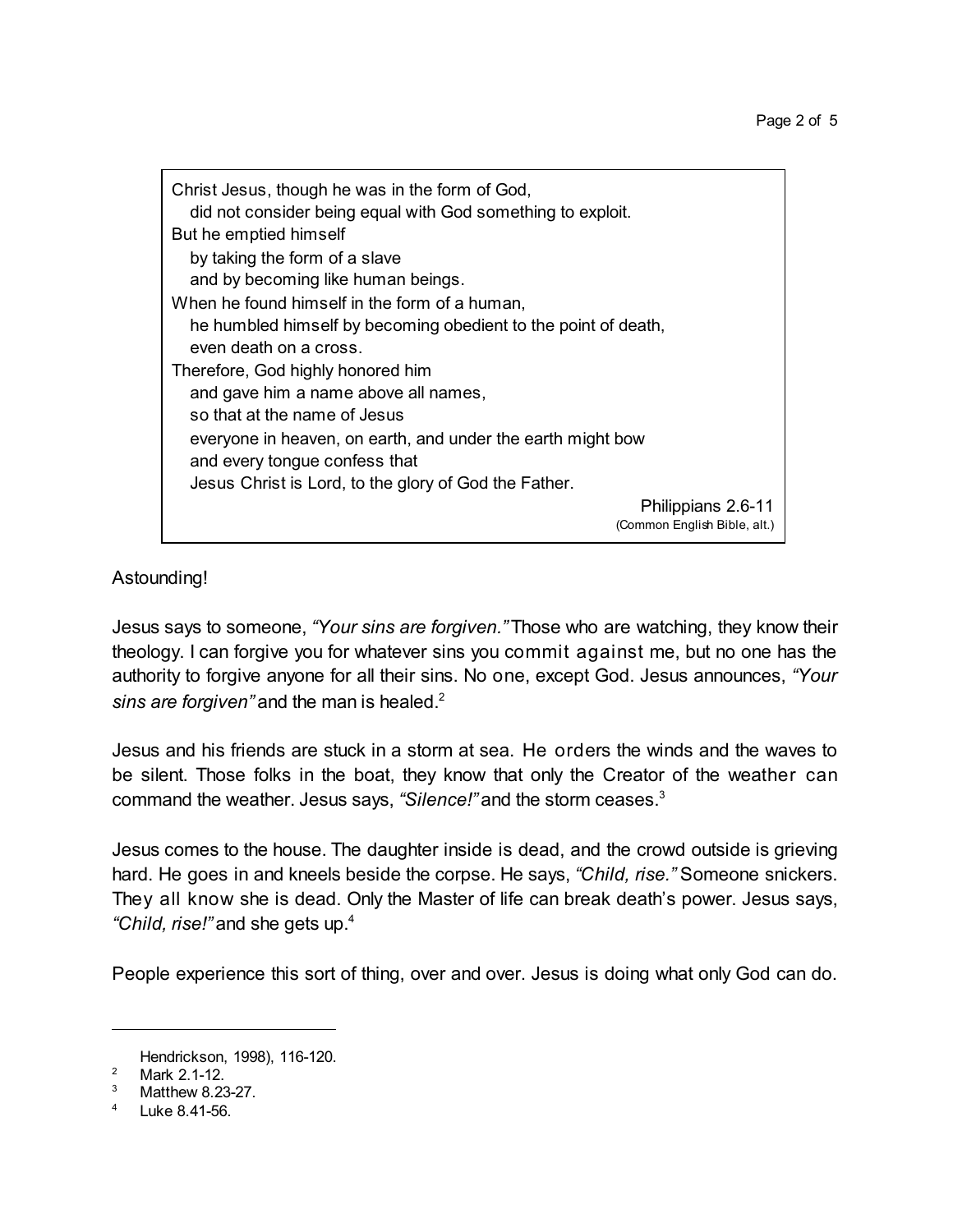*"If he acts this way, who must he be?"*<sup>5</sup> It gets to the point that Thomas, who is a "seeing-isbelieving," "show-me-the-evidence" kind of guy, falls before Jesus and worships him. Everyone knows that only God should be worshipped. Thomas gasps, *"My Lord and my* God!" while he is looking right at Jesus. Exactly!<sup>6</sup>

What is God like? Look at Jesus. He is in the form of God. He is equal to God. Jesus' very being is God-shaped. When we see Jesus in action, we see God in action.

III

This Advent season, I want to delve into what happens when we find Jesus at the centre of our lives, our beliefs, our faith, of this world. When Christ is at the centre, what changes?

We see differently.

For starters, when Jesus Christ is at the centre, we see God differently.

Folks ask, *"Was Jesus God?"* That question assumes that we have a good idea of what God is like. We come to Jesus with our checklist and see if he meets the criteria. Fair enough. That's a bit like what I've just been doing. But, do I really know what God is like?<sup>7</sup>

Here's the twist. It's not just that *Jesus Christ is Godlike.* That's crazy-amazing enough.

It's that *God is Christlike.* Theologian Alister McGrath says, *"These three simple words can totally alter our way of thinking about God."* 8

Imagine you are locked in a room. It is dingy dark, and there is no way for light to get in. You have an idea there is something outside, and you happen to be right. But since you have been in the room for as long as you can remember, you have no idea what that outside (if there is an outside) is like. All you can do is imagine and speculate.

<sup>5</sup> "The New Testament writers seem to have begun their reflection concerning the identity and significance of Jesus by reflecting on what he did for man, and then gone on to ask who Jesus must be if he is able to act in this way." Alister McGrath, Understanding Jesus (Grand Rapds: Zondervan, 1987), 93.

 $6$  John 11.1-44.

German theologian Dietrich Bonhoeffer wrote, "Of this man [Jesus], we say: 'This is God for us.' . . . We do not mean that we knew something before about what and who God was, apart from Jesus Christ, and then applied it to Christ. No, this is a direct statement of identity; all that we are here able to say about God, we have gained by a glance at him, or better, this man compels us." Christ the Centre. Translated by Edwin H. Robertson (New York: HarperOne, 1978), 103.

<sup>&</sup>lt;sup>8</sup> McGrath, 107.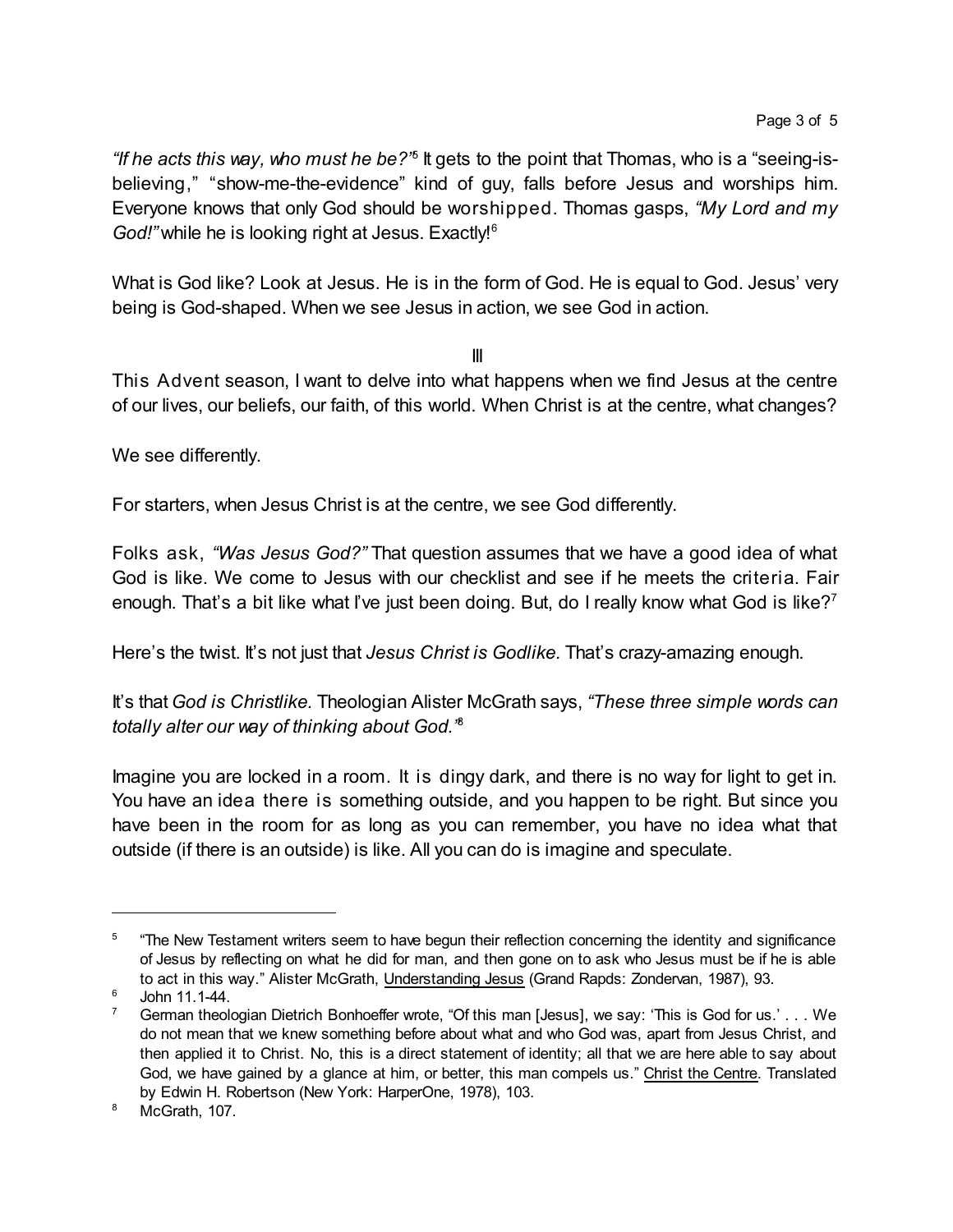Then, someone knocks a hole in the wall, and puts in a window. Now, you can see out. You see that which you have never seen before. Maybe some of those things you imagined turn out to be true. I guarantee, however, that this outside you now behold has things you never dreamed possible.

Jesus is the window. 9

God comes to us in Jesus, who is God-the-Son, in eternal relationship and oneness with God-the-Father and God-the-Spirit. God comes to us in Jesus, so we can see who God actually is. Not what we imagine, or reason, or hope, or fear God is like. God, as God actually is.

 $\mathsf{N}$ 

And what do we see?

A baby, resting in an animal feed bin. His mother's pregnancy had caused a stir of scandal. Soon, his father would be hiding and rushing his tiny family away, as refugees from political terror.

> *He was in the form of God, but he did not consider being equal with God something to exploit. He emptied himself . . .*

This does not mean he stopped being God, that he somehow put his divinity on hold while he was slumming with us humans. He emptied himself, not in opposition to his God-ness, but as an expression of it. Jesus' decision was not to stop being divine. It was about what being divine really means.<sup>10</sup>

Dietrich Bonhoeffer wrote this:

*If Jesus Christ is to be described as God, we may not speak of this divine being, nor of his [all powerfulness], nor his [all knowingness]; but we must speak of this weak man among sinners, of his manger and his cross. If we are to deal with the deity of Jesus, we must speak of his weakness.*<sup>11</sup>

What is God like? Look at Jesus.

<sup>9</sup> I've adapted this window analogy from McGrath 110.

<sup>&</sup>lt;sup>10</sup> N. T. Wright, Paul for Everyone: The Prison Letters (Louisville, KY: Westminster John Knox, 2004), 102.

<sup>&</sup>lt;sup>11</sup> Bonhoeffer, 104.